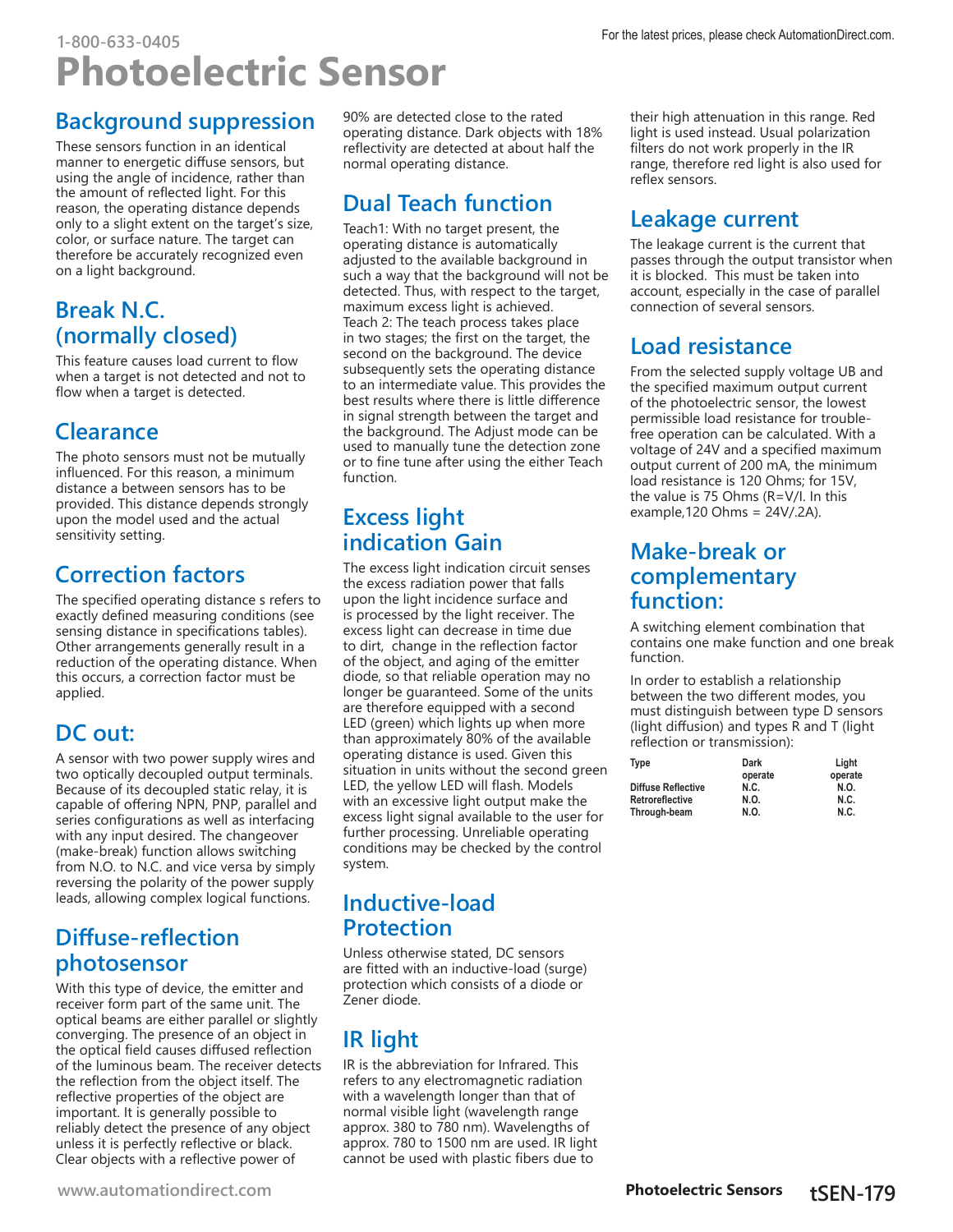### **Make N.O. (normally open)**

Causes load current to flow when a target is detected and not to flow when a target is not detected.

## **Open collector**

An output transistor is not internally connected to a pull-up or pull-down load in an open collector model. Therefore, it is possible to connect an external load supplied by an external voltage. If the output is not the open-collector type, it is possible for the load to be supplied by an external voltage using a blocking diode in series with the output. This solution increments the output voltage drop.

## **Optical fibers**

An optical fiber consists of:

- A core through which the light is transmitted
- A lining that ensures reflection of the light and keeps it within the core
- A sheath that protects the actual fiber from the outside environment

The light travelling inside the fiber is reflected by the surface separating the core from the lining. This is because the refractive index of the core is greater than that of the lining. In order for a light ray to enter the fiber, it must reach the surface of the fiber with an angle of incidence lower than the critical angle limit, which is the angle beyond which the rays enter the lining and are scattered onto the protective covering.

Standard: 0F Series, "uncuttable" fiber, with special connection for MSF amplifier.

#### *Acceptance angle*

The acceptance angle is the angle inside which a light ray is accepted by the fiber. It is also the angle with which the light is discharged from the fiber. This angle produces the size of the spot generated by a fiber photocell.

For plastic fibers, the opening angle is 60°; for glass fibers, it is 70°.

### *Attenuation*

Attenuation is the reduction in signal power caused by the length of the fiber. This parameter must be considered if using fibers with length greater than the standard size.

### *Installation*

- Do not subject the fibers to a tractive force exceeding 3 kg.
- Keep the radius of curvature as wide as possible.
- Do not bend near the amplifier or termination.
- Secure the fibers using nylon fairleads or cable clamps to avoid causing pressure that could deform the fiber.
- Adjust the ring nut using the following maximum torque wrench settings:
	- M7: 4.5 Nm (39.83 lb-in)
	- M6: 1.2 Nm (10.62 lb-in)
	- M4: 0.8 Nm (7.08 lb-in)
	- M3: 0.8 Nm (7.08 llb-in)
- Set the smooth terminations of the optical fiber using a dowel following the maximum torque wrench settings:
- $\cdot$  Ø (diameter) = 3 mm: 0.25 Nm (2.2 lb-in)
- $\cdot$  Ø (diameter) > 3 mm: 0.5 Nm (4.43 lb-in)
- Insert the fiber in the amplifier:

**20mm/ min.**



• CF series: loosen the ring n carriers, insert the two optical fibers in their special seats, push down in order to overcome the resistance of the internal O-ring, then tighten the ring nuts securely.



• 0F Series: insert the special termination in the fiber-carrier seat of the MSF amplifier and tighten the ring nut securely.



#### *Please note:*

It is important that the minimum radius of curvature be followed to avoid performance loss or breakage of bendable fiber terminations:

- Plastic fiber with core diameter 0.5 mm: Rmin  $= 5$  mm
- Plastic fiber with core diameter 1 mm:  $min = 10$  mm

## **Overvoltage protection**

When an inductive load is switched off, the output voltage (when there is no protection circuit present) rises to such a high value that the output transistor may be destroyed. For this reason, our photo sensors feature a built-in Zener diode at the output, which limits the output voltage to a safe value (3-wire types). When connecting an inductive load with a current greater than 100 mA, and a switching frequency exceeding 10 Hz, the addition of a protective diode placed directly at the load terminal is recommend to limit the power loss of the built-in Zener diode.

### **Polarity reversal protection**

All our photo sensors are protected against polarity reversal at all terminals. However, operation, is only possible if the sensor is connected the right way.

## **Protection degree**

For information on how to define your IP Rating, see the Appendix section of this desk reference.

### **Polarized reflective photoelectric sensor**

This is a variant of the reflective photo sensor. A polarizing filter is placed in the emitter's optical path. A polarizing filter in the receiver is oriented at a right angle to the filter in the emitter. This results in the elimination of reflections from surfaces other than the reflector. The light from the reflector possesses a component that is strongly polarized in a perpendicular direction to the incident light. It becomes the only recognizable reflected-light source.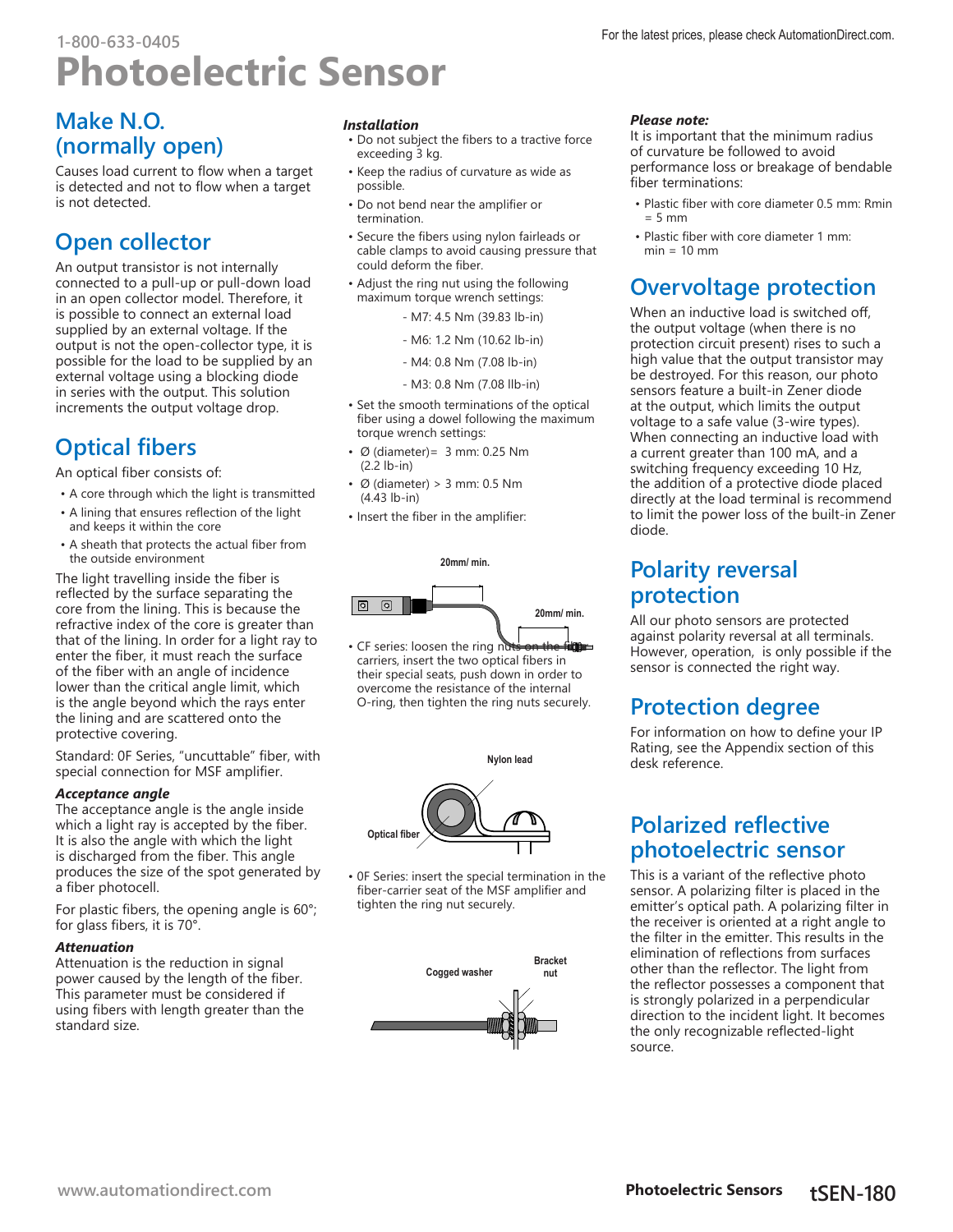### **Reflective photoelectric sensor**

The emitter and receiver form part of the same unit. The optical beams are parallel. The emitter's luminous beam hits a reflector and is redirected toward the receiver. Detection occurs when the path of the beam is interrupted by the presence of an opaque object. Operating distance mainly depends on the quality of the reflector used and on the optical-beam angle.

## **Shock**

In accordance with IEC 68-2-27:

- Pulse shape: half-sine
- Peak acceleration: 30g
- Pulse duration: 11ms

## **Short circuit protection**

All DC devices feature a built-in protection circuit against short-circuits and overloads. Short-circuits between the output and both power supply terminals do not damage the switch and may be applied permanently. The same applies for overloads. During a short-circuit condition, the LEDs do not operate.

### **Status indicators**

The LED indicators can be classified according to color:

Continuous green: Power on

Continuous yellow: Output on

Continuous red: Fault — When there is only one LED, it is usually red and indicates the output state.

## **Switching element functions**

#### *Dark operate*

Allows current to flow when the path of the light beam does not reach receiver and will prevent flow when the path of the light beam does reach receiver.

#### *Light operate*

Allows current to flow when the path of the light beam reaches receiver and will prevent flow when the path of the light beam does not reach receiver.

## **Tightening torque**

Over-tightening of the nuts can mechanically damage the photoelectric sensor. The following tightening torques should therefore not be exceeded:

M5 x 1 1.5 Nm M18 x 1 20 Nm

M30 x 1.5 40 Nm

### **Through-beam photoelectric sensor**

Emitter and receiver are housed in separate units and are installed adjacent to one another and carefully aligned. Detection occurs when the path of the beam is interrupted by the presence of an object.

### *Fork (or 'Slot') style photoelectric sensor*

Fork sensors (sometimes referred to as "Slot" sensors) are a unique variety of through-beam sensors that incorporate both the emitter and receiver components in a u-shaped housing which simplifies mounting and cabling, and eliminates the need for alignment. Detection occurs when the path of the beam is interrupted by the presence of an object.

### **Types of output and load connections**

### *3-wire NPN*

There are two power wires and one output wire. The switching element is connected between the output wire and the negative terminal, and the load is connected between the output wire and the positive terminal. In the ON state, the current sinks from the load into the switching element.

### *3-wire PNP*

There are two power wires and one output wire. The switching element is connected between the output wire and the positive terminal, and the load is connected between the output wire and the negative terminal. In the ON state, the current flows from the switching element into the load.

### *4-wire NPN or PNP*

(Programmable output state)

There are two power wires, one N.O./N.C. selection input and one output wire. The output state is programmable, connecting the input wire to one of the power supply lines.

#### *4-wire NPN or PNP*

(Complementary outputs)

There are two power wires, one N.O. output and one N.C. output.

### *4-wire NPN and PNP*

There are two power wires and the output type is wiring programmable. The NPN output is available by connecting the PNP terminal to the negative power supply line. The PNP output is available by connecting the NPN terminal to the positive power supply line.

### *2-wire AC*

The two leads make up the switching element itself. In the ON state, with one terminal connected to the phase and the other to the load, current is drawn from the phase line and supplied to the load through the output terminal. The other load terminal is connected to the neutral line.

### *3-wire AC*

These models have two power supply wires and one output. The switching element is connected between output terminal and phase line. In the ON state, current is drawn from the phase line and supplied to the load through the output terminal. The other load terminal is connected to the neutral line.

### **Vibration**

In accordance with IEC 68-2-6:

- Frequency Range: 10-55 Hz
- Amplitude: 1 mm
- Sweep cycle duration: 5 min.
- Duration of endurance at 55 Hz: 30 min. in each of the three axis directions